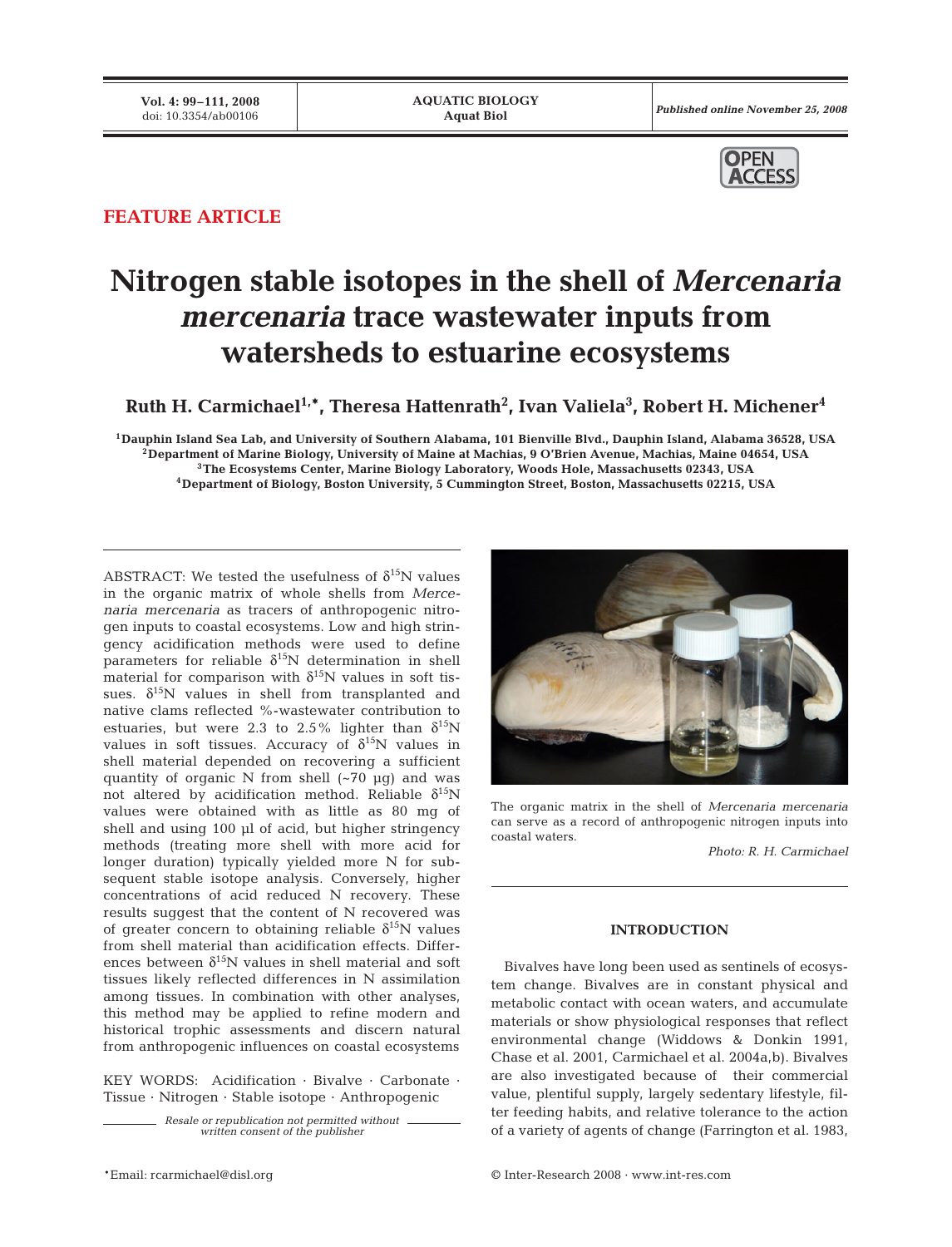Price & Pearce 1997). Furthermore, many bivalves live and feed in coastal waters, where they are subject to anthropogenic influences such as wastewater and other chemical inputs associated with urbanization (Burkhardt & Calci 2000, Chase et al. 2001, Valiela 2006). These characteristics make bivalves particularly useful for identifying and tracing sources of anthropogenic N inputs (such as wastewater) to estuaries and defining ecosystem-level effects of eutrophication (Carmichael et al. 2004a,b, Valiela 2006).

Bivalves are potentially powerful recorders of both short and longer-term environmental change. Bivalve soft tissues and shell incorporate organic materials from surrounding waters. While soft tissues are continuously added and turned-over by metabolic processes, shell material is embedded in an aragonite (calcium carbonate-based) matrix, which may be deposited in discrete annual increments and less affected by subsequent metabolic processes (Bayne & Newell 1983, Serban et al. 1988, Rosenberg & Hughes 1991, Risk et al. 1996, Quitmyer & Jones 1997). Hence, soft tissues from bivalves such as *Mytilus edulis*, *Crassostrea virginica*, and other species have been used to monitor relatively short-term variation in trace metals, organic contaminants, and nutrients in marine waters (Chase et al. 2001, Piola et al. 2006, Valiela 2006). Shell material of longer-living bivalves such as *Mercenaria mercenaria* has been used to reconstruct historical ocean bottom temperatures, provide archaeologists with coastal occupation information, and assess historic changes in freshwater flow into aquatic ecosystems (Weidman et al. 1994, Quitmyer & Jones 1997, Schöne et al. 2003). Bivalve soft tissue and shell material, in combination, provide a potentially powerful tool to discern present and past environmental conditions.

Preliminary study suggests it is possible to identify and trace wastewater inputs to estuaries by analyzing the stable isotope ratios of N in bivalve tissue and shell material (Carmichael 2004). Stable isotope ratios are useful for tracing the movement of anthropogenic N through coastal food webs because wastewaterinfluenced N conveyed by groundwater is isotopically heavier than N derived from atmospheric or fertilizer sources (Peterson & Fry 1987, McClelland et al. 1997). This isotopic signature is detectable, with appropriate fractionation, in nutrients, suspended particulate organic matter, and in tissues of consumers, including bivalves (McClelland et al. 1997, McKinney et al. 2002, Carmichael et al. 2004a, Martinetto et al. 2006). Although there has been little equivalent study on N stable isotope ratios in bivalve shell, preliminary research indicates that shell of transplanted bivalves rapidly acquires  $\delta^{15}N$  values of wastewater-influenced foods in a host estuary, and shell of modern and fossil *Mercenaria* spp. may be useful to estimate trophic

shifts through time (LeBlanc 1989, O'Donnell et al. 2003, Carmichael 2004). Taken together, these observations suggest that wastewater-derived N may be detectable and traceable in bivalve shell materials in the same way as in soft tissues, providing a unique tool to examine temporal effects of wastewater on coastal systems.

To confidently use  $\delta^{15}N$  values in bivalve shell to trace N sources or define trophic linkages, it is essential to first define sources of isotopic variability. Although  $\delta^{15}$ N values in bivalve soft tissues are easily measured, obtaining corresponding ratios in shell material requires special treatment that may affect the stable isotope ratios. Carbonate must be removed before analysis to allow recovery of sufficient organic N, which is present in lower concentrations in shell (0.2 to 0.5%) than in tissues (Avak & Fry 1999, Carmichael 2004). Inorganic carbon removal typically requires relatively stringent acidification. The effects of acidification on elemental ratios in organic N is unclear, but past studies suggest that certain methods alter  $\delta^{15}N$  values enough to confound interpretation of source inputs and food webs (Table 1). Furthermore, different tissue types of some bivalves show different isotopic fractionation, presumably due to differences in N turnover rates or the physiological energetics of isotopic routing among tissues (Raikow & Hamilton 2001, Lorrain et al. 2002). Because shell material is not metabolized, it also potentially records and retains ontogenic variation in assimilated elements (LeBlanc 1989, O'Donnell et al. 2003). Identifying such sources of variation is particularly important to inform isotopic calibration if N stable isotope ratios in bivalve shells are to be used to assess historical time courses for which soft tissues may not be available.

In this study we tested the usefulness of  $\delta^{15}N$  values in the organic matrix of whole shells from *Mercenaria mercenaria* as tracers of anthropogenic N inputs to coastal waters. To do this, we determined whether  $\delta^{15}N$ in shell material reflected %-wastewater contributions to estuaries, and made empirical comparisons between  $\delta^{15}$ N values in soft tissues and shell material among estuaries receiving different wastewater contributions. To account for potential effects of (1) acidification and (2) variation in N content among shell samples from estuaries receiving different wastewater inputs, we quantified the effects of low and high stringency acidification methods on  $\delta^{15}N$  values in shell material from native and transplanted clams and identified the quantity of N required to yield reliable  $\delta^{15}$ N values in shell material. This study is the first to test whether stable isotope techniques may be used to detect differences in anthropogenic N sources recorded in bivalve shells. Our methodology provides a tool for ecologists and others interested in bivalves as sentinels of short and longer-term environmental change.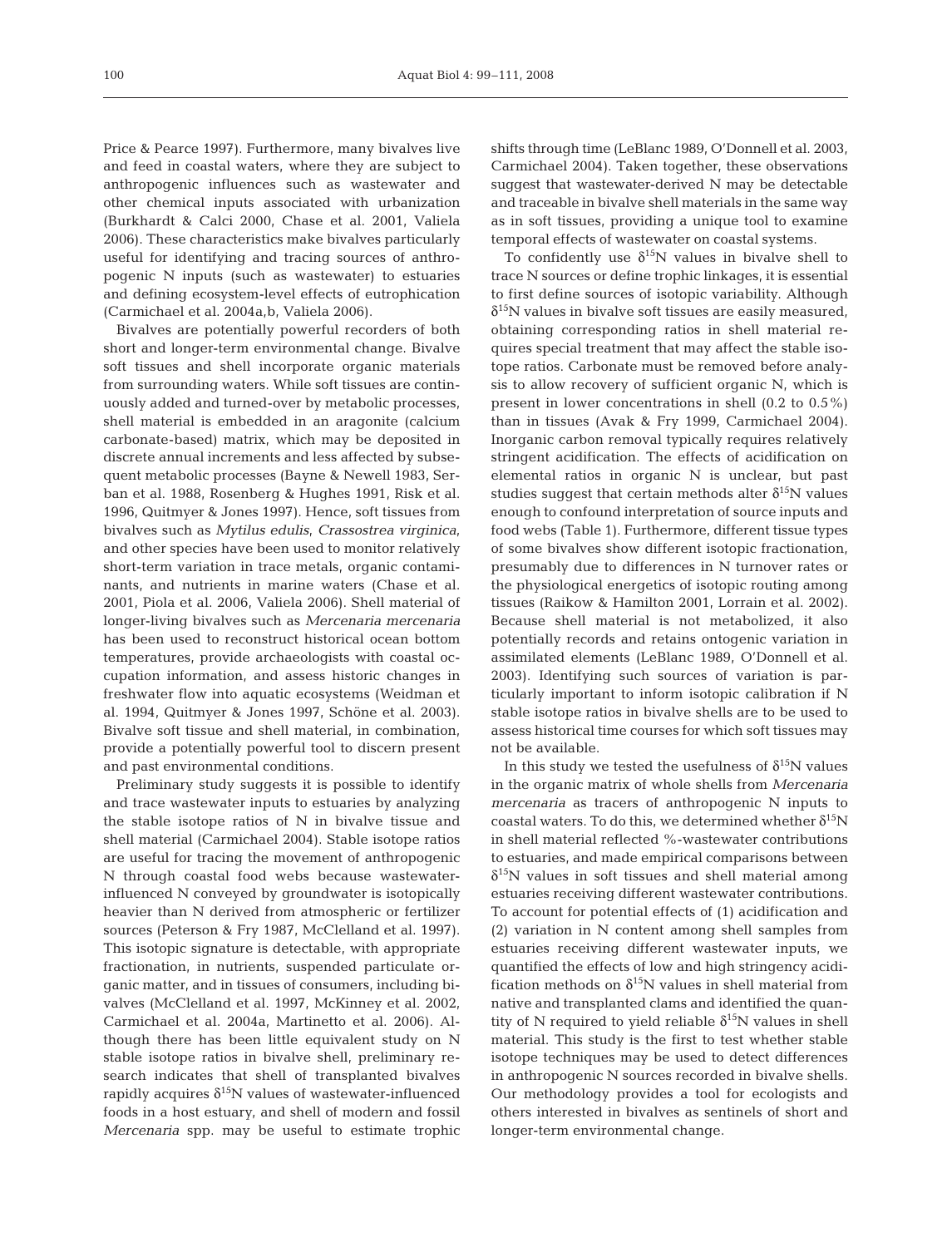|  | $\sim$ | ٦ |  |
|--|--------|---|--|
|  |        |   |  |

Treatment (acidification) Incubation time Analyzer Sample type Effect on  $\delta^{15}N$  Source  $1\%$  PtCl<sub>2</sub> /  $1$  N HCl (direct application) 0 to 382 μl, sc 750 to 3500 μl, tc  $0.1$  N HCl (direct application) 1 M HCl (direct application)  $1 \text{ mol} \; \mathrm{l}^{-1} \; \mathrm{HCl}$ (direct application) 0.12 N HCl; 20 ml (direct application), tc 12 N HCl (fuming), tc 1%  $PtCl<sub>2</sub>$  / 1 N HCl (direct application, fuming), sc 0.1 N HCl (direct application) 10% EDTA (dialysis) 1 N, 3 N HCl; 20 ml (direct application) Until no  $CO<sub>2</sub>$ release (4 to 6 d) Until no  $CO<sub>2</sub>$ release 3 h Until no  $CO<sub>2</sub>$ release 1 min 4, 8, 12 h 24 h (fuming) 1 h  $\sim$ 7 d PDZ Europa 20-20 IRMS coupled to PDZ Europa EA; GV Instruments Isoprime IRMS coupled to EuroVector EuroEA Finnigan Delta S IRMS Finnigan MAT-Delta plus IRMS coupled to Thermo/Finnigan FlashEA 1112 Thermo/Finnigan Delta plus IRMS Finnigan Delta S IRMS coupled to Carlo Erba NA 2100 EA VG Prism IRMS coupled to Carlo Erba EA Europa tracermass IRMS coupled to Dumass combustion EA VG micromass 602D IRMS after Dumas combustion *Mercenaria mercenaria* (clam) shell, tissue Various arthropods Particulate organic matter, sediments, *Laminaria hyperborea* (seaweed), crustaceans, cephalopods, fish Various invertebrates Particulate organic matter *Pleuronectes americanus* (fish) tissue *Crangon septemspinosa* (shrimp) tissue *Metapenaeus* spp. (shrimp) exoskeleton, tissue *Enhalus acoroides* (seagrass) *Mytilus edulis* (mussel) *Arctica islandica* (clam) Shell only No effect No effect Variable –0.32‰ No effect No effect +3.0‰ –1.8‰ (+ variation) Variable (no untreated control) This study Serrano et al. (2008) Carabel et al. (2006) Jacob et al. (2005) Lorrain et al. (2003) Bosley & Wainright (1999) Bunn et al. (1995) LeBlanc (1989)

Table 1. Comparison of acidification (decalcification) methods and effects on  $\delta^{15}N$  values. Sc = silver capsules, tc = tin capsules, IRMS = isotope ratio mass spectrometry, EA = elemental analyzer

#### **MATERIALS AND METHODS**

**Field collection and experimentation.** *Study sites and native clams:* We collected hard clams, *Mercenaria mercenaria*, from 4 estuaries characterized by a range of watershed urbanization and N loads common to coastal areas (Valiela et al. 1992, Valiela 2006). Study estuaries (and %-wastewater contribution to total N load) were Sage Lot Pond (4%), Green Pond (54%), Childs River (63%) and Snug Harbor (89%) on Cape Cod, MA (Fig. 1). We chose these estuaries because N loading attributes are well studied relative to land-use mosaics on adjacent watersheds (Valiela et al. 1997). Specifically, these estuaries show increased %-wastewater contribution to total N load and corresponding increases in  $\delta^{15}N$  values in biota relative to increased urbanization over time (Bowen & Valiela 2001, Martinetto et al. 2006). N inputs to these estuaries are primarily conveyed by groundwater, taking

years to move from source to estuary, and varying with large-scale patterns of urbanization and sources of N attenuation (Valiela et al. 1992). Hence, there is little inter-annual or seasonal variation in N stable isotope ratios in primary producers to be conveyed to consumers (McClelland et al. 1997).

Prudently, however, we opted to further normalize for potential anthropogenic or ontogenic variation in stable isotope ratios through time, if any, by selecting young native clams of uniform age (2 to 3 yr), ranging in size from 20 to 60 mm, depending on estuary-specific growth rates (Carmichael et al. 2004b). Harvested clams were held on ice and stored at –20°C prior to processing and to aid shucking.

*Transplanted clams:* To determine whether shell of juvenile clams acquired wastewater-specific stable isotope ratios of host estuaries and to define ontogenic differences in N stable isotope ratios between soft tissues and shell, we transplanted 8 to 12 mm hatchery-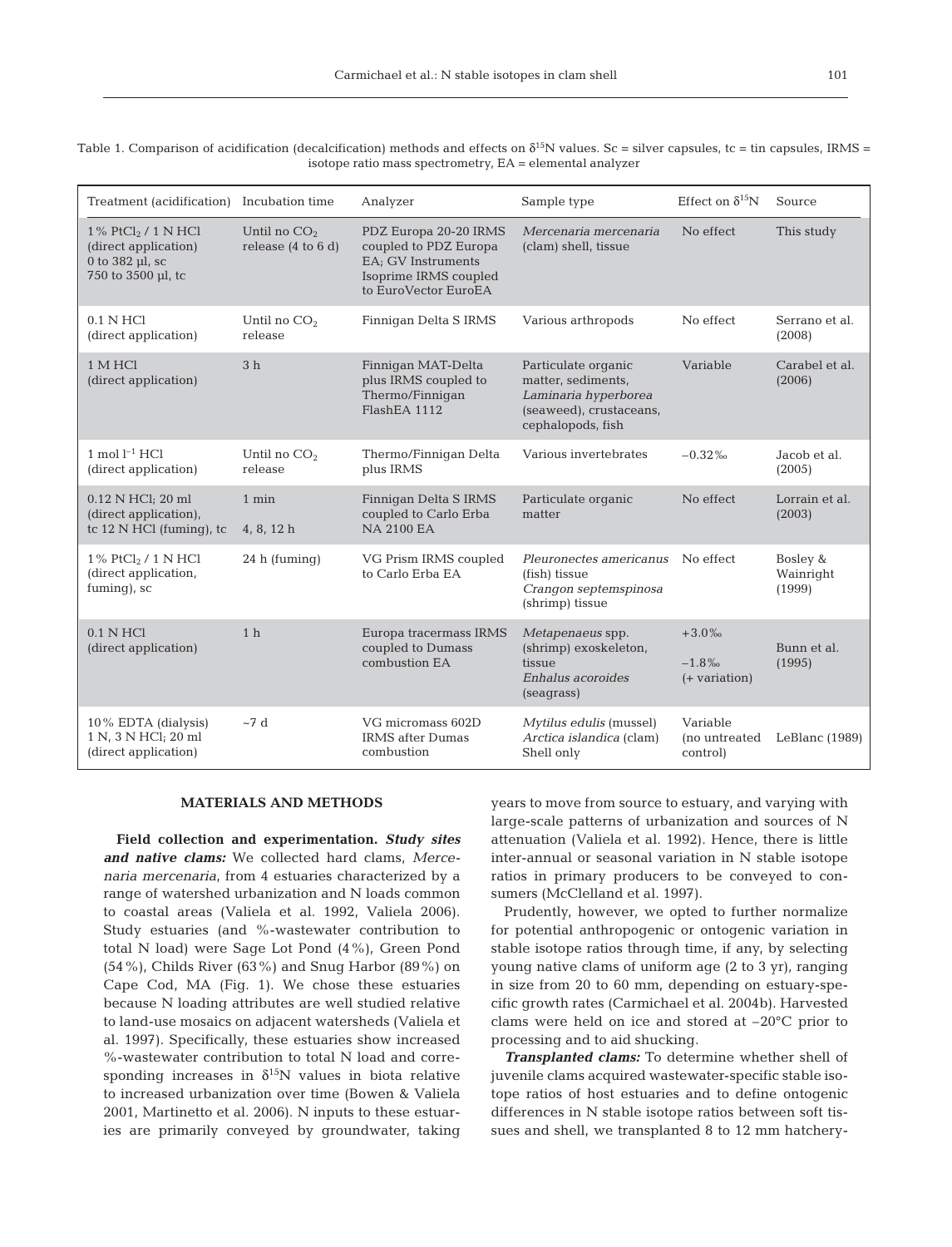

Fig. 1. Study estuaries on Cape Cod, Massachusetts. SLP: Sage Lot Pond, GP: Green Pond, CR: Childs River (all off Nantucket Sound), SN: Snug Harbor (in Buzzards Bay). Bivalve transplant locations  $(•)$ 

reared clams into each estuary. Juvenile *Mercenaria mercenaria* were obtained from the Aquaculture Research Corporation in Dennis, MA. We opted to use hatchery-reared juveniles because they respond quickly to changes in stable isotope ratio and allow us to compare  $\delta^{15}$ N values among clams that originated from common seed stock (Carmichael 2004). Clams (n = 25) were transplanted into plastic-coated wire mesh aquaculture cages of  $30 \times 30 \times 10$  cm (W  $\times$  L  $\times$  D). Cages were lined on the inside with plastic mesh (6 mm mesh size) and filled with sediment from the estuary into which they were transplanted. Two cages were transplanted at each of 2 locations, for a total of 4 cages per estuary during 2 yr. Clams were removed from each estuary after at least 42 d in 2000 and 84 d in 2001 (final size  $\pm$ SE  $19.4 \pm 1.6$  mm) and stored at  $-20^{\circ}$ C prior to processing. The longer transplant time in 2001 was to ensure that transplants reached stable isotopic equilibrium with food sources in host waters.

**Sample preparation.** *Soft tissue and shell isolation:* To isolate soft tissues and shells of *Mercenaria mercenaria*, thawed clams were dissected, separating soft tissue from the shell. To prevent contamination from unassimilated food, soft tissues were further dissected to separate the gut from remaining tissues. We opted to use whole soft tissue because preliminary analyses

indicated only a 0.02‰ difference between  $\delta^{15}N$  in whole soft tissue and adductor muscle of *M. mercenaria*, and to our knowledge whole soft tissue provides the most parsimonious comparison to the organic matrix in whole shell material. Whole soft tissue was dried to a constant weight at 60°C, ground with a mortar and pestle, and stored in a desiccator.

Whole shells were thoroughly cleaned to remove remnant soft tissues and rinsed with ultrapure  $H_2O$ . Whole shells of native clams were coarsely ground in an acid-washed commercial-grade glass blender, followed by fine grinding with a mortar and pestle. For transplanted clams, the 8 to 12 mm of original hatcheryderived shell material was removed, and the remaining shell material was ground with a mortar and pestle. To capture variation but yield a manageable number of samples, samples were processed as aggregates of 10 or more individuals.

*Acidification:* To quantify the effects of acidification methods on  $\delta^{15}N$  in shell material from native and transplanted clams and identify the quantity of N required to yield reliable  $\delta^{15}N$  in shell material, we subjected shell and soft tissues (as a proxy for the organic matrix in shell) to low and high stringency acidification methods. Specifically, soft tissues provided a biologically relevant control to test acidification methods, being similar in composition to shell organic matrix but free of carbonate.

Low stringency: Different vollumes of  $1\%$  PtCl<sub>2</sub> in 1 N HCl were applied serially to samples of shell material (0, 96, 191, 287, 383 μl) and soft tissues (0, 96, 144, 168, 191, 239 μl). Acid was directly applied drop-wise to samples pre-measured (3 mg soft tissue; 80 mg shell) into silver capsules (see Table 2). Shell was added to capsules in 20 mg increments, with acid added slowly and allowed to complete bubbling between each addition of acid or shell; 80 mg of shell was chosen based on estimated N content ( $\sim$ 160 μg, assuming 0.2% N content of shell) and preliminary acidification trials, which showed that this is the largest quantity of shell that can be serially acidified and concentrated in silver capsules before overfilling or disintegrating the capsules. As negative controls, each acid treatment was applied to empty silver capsules, and ~20 mg of unacidified shell (capsule capacity) was packed in silver capsules. As a positive control, ~3 mg of unacidified soft tissue was packed in untreated silver capsules. Controls were treated and handled alongside other samples. After final acidification, samples in capsules were dried at 60°C, closed with forceps, and stored under desiccation before analysis by continuous flow isotope ratio mass spectrometry (IRMS). All samples from transplanted clams were acidified using this low stringency method.

*High stringency:* First, the effects of increasing quantities of relatively low concentrations of acid were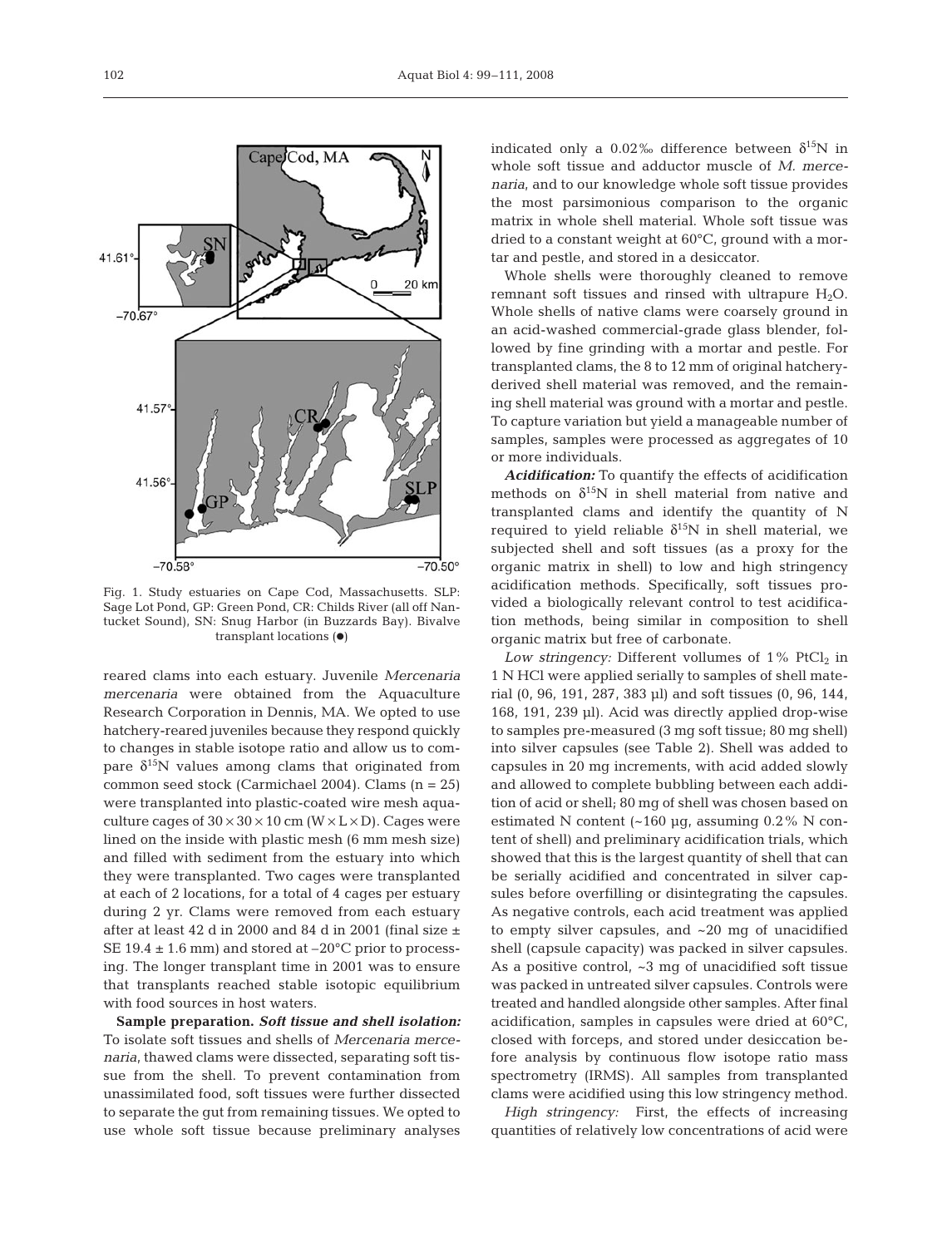tested by serially applying  $1\%$  PtCl<sub>2</sub> in 1 N HCl at 6 quantities (750, 1500, 2000, 2500, 3000, and 3500 μl) to shell material and soft tissues (see Table 2). Acid was pipetted directly onto samples pre-measured (mean ± SE  $15.5 \pm 0.2$  mg soft tissue;  $712 \pm 4$  mg shell) into scintillation vials. The acid was allowed to react with the samples until no further bubbling occurred (4 to 6 d). Second, the effects of increasing acid concentration on N recovery from shell was tested by similarly applying 6 ml of  $1\%$  PtCl<sub>2</sub> in HCl at 4 different concentrations  $(1, 4, 7,$  and  $10 \text{ N})$  to  $86 \pm 1 \text{ mg}$  of shell from native and transplanted clams, which were processed in scintillation vials as described above.

Samples were gently agitated each day during acid incubations. After bubbling ceased, ultrapure water was added to the sample, and the sample was filtered through a pre-combusted 0.7 μm borosilicate glass fiber filter (Whatman GF/F). Vials and filters were thoroughly washed with ultrapure water to minimize residual acid on filters. Filters were dried at 60°C. Shell filters were peeled and packed in tin capsules. Soft tissue was lifted from the filters, ground with a mortar and pestle, and 1 to 3 mg of tissue was packed in tin capsules (subsequent analysis revealed that adhered soft tissues also could be left on filters and packed, without complication). As negative and positive controls, respectively, each acid treatment also was applied to empty scintillation vials and a sample of soft tissues from each site was analyzed un-acidified. These controls were treated and handled alongside other samples. All samples were stored under desiccation before analysis by IRMS.

**Stable isotope analyses.** Samples were analyzed by continuous flow IRMS after sample combustion to  $N_2$  in an online elemental analyzer (EA) at either the Univerity of California Davis Stable Isotope Facility or the Boston University Stable Isotope Laboratory. Samples from native clams were analyzed on a PDZ Europa 20-20 mass spectrometer after combustion in a PDZ Europa Automatic Nitrogen and Carbon Analyzer-Gas Solid Liquid. Gases were separated on a Supelco Carbosieve G column before IRMS. Samples from transplanted clams were combusted in a EuroVector EuroEA elemental analyzer, and combustion gases were separated on a GC column, passed through a reference gas box and introduced into GV Instruments IsoPrime IRMS. Water was removed using a magnesium perchlorate water trap. Each analyzer was calibrated to the expected range of stable isotope ratios for our samples (>10 μg N), accounting for expected low N content of shell organic matter, but remaining within the conventional limits for EA-IRMS. Replicate samples of soft tissues from native clams were passed through both analyzers, as a control, and showed no significant difference in stable isotope values between analyzers. We

also found a mean difference of < 0.2‰ between replicate samples passed through each analyzer.

**Statistical analyses.** Regression analysis was used to compare  $\delta^{15}N$  values in soft tissue and shell to wastewater contribution to each estuary and to N content in samples, as well as for comparisons between N recovery and acid concentration. To compare the rate and magnitude of change in stable isotope ratios between shell and soft tissue and between native and transplanted clams, regression analyses were followed by a test for homogeneity of slopes (Sokal & Rohlf 1981) and, when appropriate, analyses of covariance (ANCOVA). Data were log-transformed, as suitable, before testing for significance of regression and higher order statistics. Regression analyses, including *F*-tests, were performed in Microsoft Excel v.11.3.7. ANCOVA and correlation analyses were performed in Stat View 5.0.1. A significance value of  $p < 0.05$  was used for all tests.

Each stable isotope ratio data point represents an aggregate of 10 or more individuals, unless otherwise indicated. To capture variation, samples were haphazardly selected for replicate analysis, depending on the number of individuals available from each estuary. Hence, mean  $\delta^{15}N$  values represent data from averages of independently processed, aggregated samples. For example, mean values shown for each estuary (see Fig. 6) represent 19 to 21 aggregates of native clam soft tissues, 4 to 9 aggregates of native clam shells, and 2 to 4 aggregates of transplanted clam soft tissues and shell. Transplant data from different years were averaged because stable isotope ratios did not differ with incubation time, indicating isotopic equilibrium was reached in both years. For Figs. 3 to 5, error bars show the range of variation across 2 to 4 replicate aggregates. All error is reported as standard error. In figures where no error bars are visible, error was smaller than the symbol.

The estimated quantity of N required to obtain reliable  $\delta^{15}$ N values was defined as the quantity above which  $\delta^{15}N$  values reached an asymptote  $(\delta^{15}N_{max})$  when compared to N content (μg) in samples. To make this determination, we calculated the theoretical  $\delta^{15}N_{\text{max}}$  (horizontal asymptote) for each estuary using a Michaelis-Menten type equation where

$$
Y = \frac{\delta^{15} N_{\text{max}} \times X}{K_{\text{m}} + X} \tag{1}
$$

simplified to describe a linear function

$$
Y' = \frac{K_{\rm m}}{\delta^{15} N_{\rm max}} X' + \frac{1}{\delta^{15} N_{\rm max}} \tag{2}
$$

*Y*' and *X*' represent the inverse of data points  $\gamma$  ( $\delta^{15}N$ values) and *x* (μg N values),  $(K_m/\delta^{15}N_{max})$  is the slope of the line,  $(1/\delta^{15}N_{\text{max}})$  is the *y*-intercept, and  $K_{\text{m}}$  is the Michaelis constant. We applied this approach to lin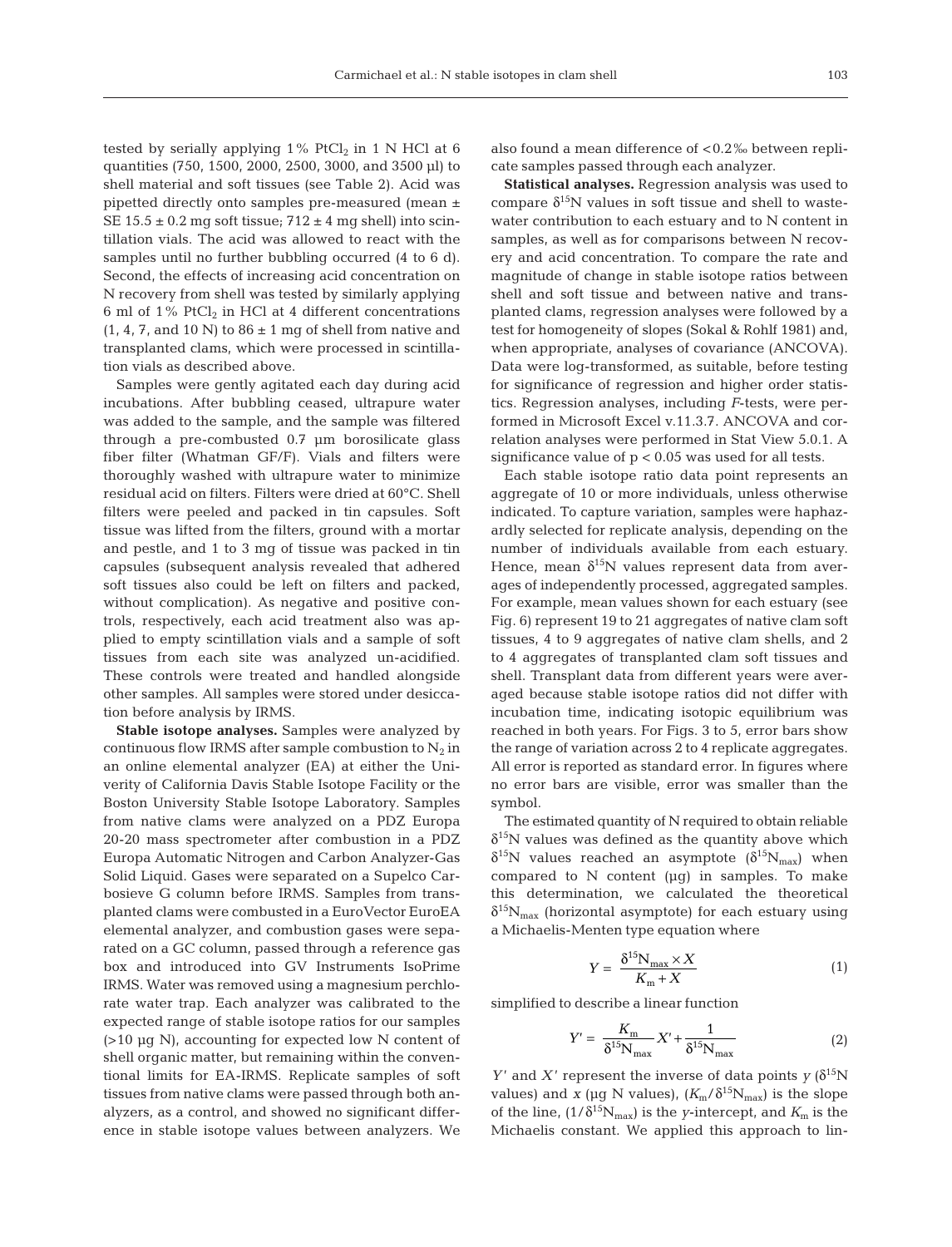earize each dataset shown in Fig. 4 and determined  $\delta^{15}N_{\text{max}}$  from the inverse of the resulting *y*-intercept. To normalize the data for variation in magnitude of δ<sup>15</sup>N values among estuaries, we divided each δ<sup>15</sup>N (*y*-value) by the corresponding theoretical maximum  $(\delta^{15}N_{\text{max}})$  and converted each value to a percentage of  $\delta^{15}N_{\text{max}}$ . To depict the accuracy of each  $\delta^{15}N$  value relative to N content of the sample, we combined data among estuaries and plotted % of  $\delta^{15}N_{\text{max}}$  against N (μg).

#### **RESULTS**

#### **Effects of acidification**

 $\delta^{15}$ N values in shell and soft tissues were not significantly altered by acidification methods. After initial acidification, which removed inorganic carbon from shell samples,  $\delta^{15}N$  values in shell did not change with increasing acid application (Fig. 2A). Soft tissue responded similarly to shell, but had significantly less variation (Fig. 2B), with (mean  $\pm$  SE) 0.05  $\pm$  0.01 and  $0.16 \pm 0.02\delta$  among soft tissue and shell samples, respectively  $(t = 4.18, df = 3, p = 0.01)$ . All samples showed greater difference in  $\delta^{15}N$  values among estuaries (reflecting different %-wastewater contributions) than across treatments within estuaries (due to acidifi-



Fig. 2. *Mercenaria mercenaria*.  $\delta^{15}N$  in (A) shell and (B) soft tissue of native clams from 4 Cape Cod estuaries compared to quantity of acid  $(HCl-PtCl<sub>2</sub>)$  used for incubation

Table 2. *Mercenaria mercenaria.* Comparison of low and high stringency acidification methods using  $1\%$  PtCl<sub>2</sub> in 1 N HCl, including volume of acid applied (treatment), quantity of whole *M. mercenaria* shell treated, and the corresponding quantity and percent (relative to quantity of whole shell treated) of organic  $N$  recovered;  $n = 4$  for all treatments. Low and high stringency treatments were 4 and 6 d acid incubations, respectively. Where applicable, values are mean ± SE

| Treatment<br>$(\mu q)$ | Shell<br>(mq) | N<br>$(\mu q)$ | %N<br>recovered |  |  |  |
|------------------------|---------------|----------------|-----------------|--|--|--|
| Low stringency         |               |                |                 |  |  |  |
| 0                      | 20            | $11 \pm 1$     | 0.06            |  |  |  |
| 96                     | 80            | $64 + 4$       | 0.08            |  |  |  |
| 191                    | 80            | $73 + 7$       | 0.09            |  |  |  |
| 287                    | 80            | $63 \pm 5$     | 0.08            |  |  |  |
| 383                    | 80            | $63 \pm 3$     | 0.08            |  |  |  |
| <b>High stringency</b> |               |                |                 |  |  |  |
| 750                    | $716 + 5$     | $82 \pm 9$     | 0.01            |  |  |  |
| 1500                   | $703 \pm 13$  | $.98 \pm 16$   | 0.01            |  |  |  |
| 2000                   | $703 \pm 8$   | $115 \pm 14$   | 0.02            |  |  |  |
| 2500                   | $717 \pm 5$   | $118 \pm 13$   | 0.02            |  |  |  |
| 3000                   | $717 + 7$     | $113 \pm 4$    | 0.02            |  |  |  |
| 3500                   | $712 \pm 13$  | $87 \pm 12$    | 0.01            |  |  |  |

cation). To make these comparisons, we combined data from low and high stringency methods (all using 1 N HCl) to yield acid quantity as a continuous variable.

Direct comparison of low and high stringency acidification methods, however, revealed differences in efficiency of each method relative to N recovery (Table 2). Low stringency methods, employing less acid dropwise for up to 4 d, recovered a greater percentage of N than high stringency methods, which used more acid and incubation up to 6 d and included washing with ultrapure water (Table 2). Overall, a greater quantity of N was recovered using the high stringency method because it allowed processing of a larger quantity of shell material. It is important to note that both of these methods used the same, relatively low concentration of acid (1% PtCl<sub>2</sub> in 1 N HCl), differing only in acid quantity, duration of incubation, and final washing. When we employed high stringency methods, but also increased acid concentration from 1 N to 10 N, recovery of N from shell material decreased significantly (Fig. 3). Responses were similar for native and transplanted clams, hence, data were combined (Fig. 3).

#### **Nitrogen content**

To test whether N recovery may have contributed to variation in  $\delta^{15}N$  values in shell, we compared  $\delta^{15}N$ values to N content in each sample.  $\delta^{15}N$  values in soft tissues and shell showed a significant logarithmic increase as N content increased among samples (Fig. 4,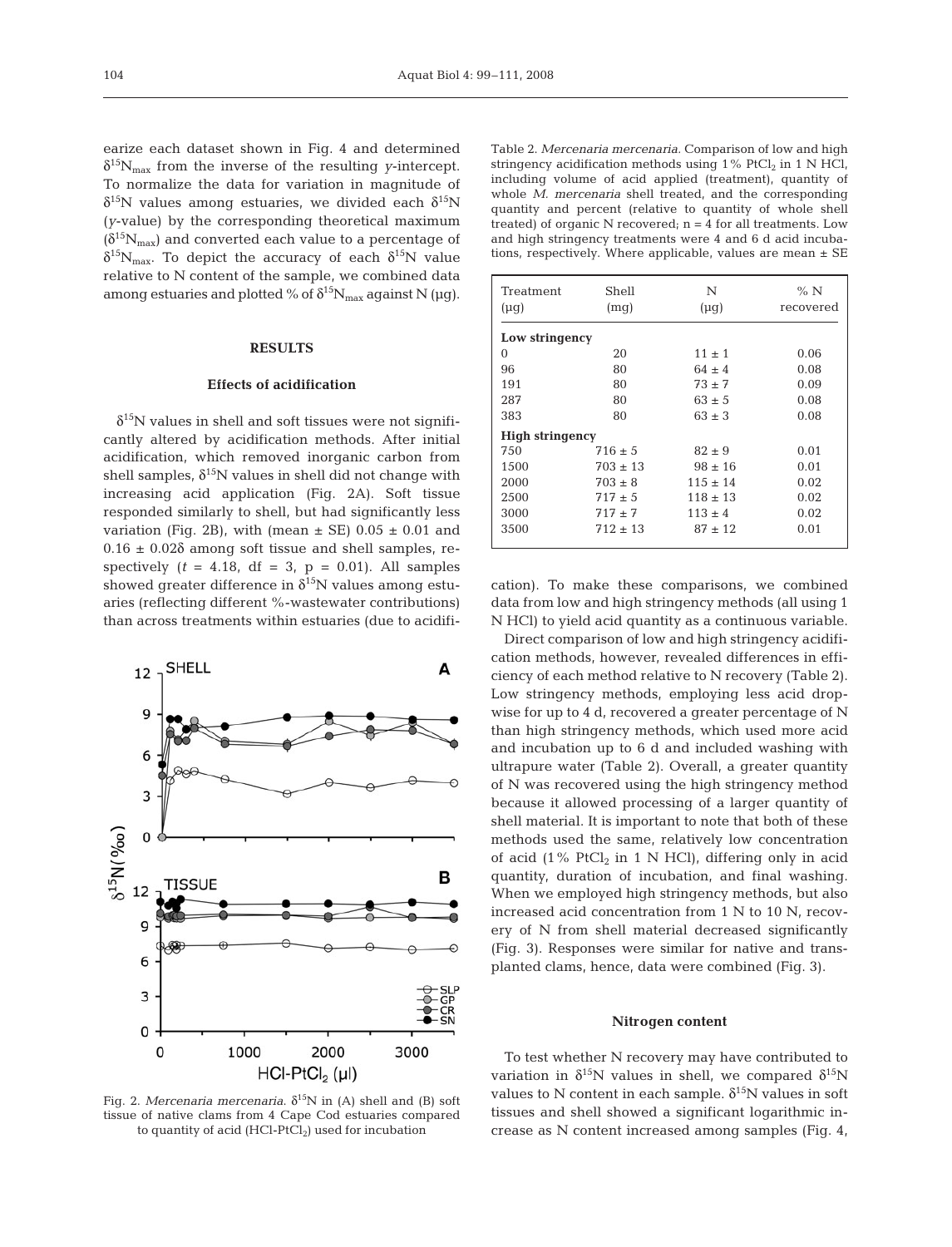Table 3), indicating that the accuracy of  $\delta^{15}N$  decreased when N content of samples was low. Similar responses to low N content have been reported for other sample types (Fry et al. 1992, Avak & Fry 1999). The rate of change in  $\delta^{15}N$  values with increasing N content was consistent among estuaries (test for homogeneity of slopes, soft tissue:  $F_{3,85} = 1.09$ ,  $p = 0.36$ ; shell:  $F_{3,41} = 1.95$ ,  $p = 0.14$ ), with the magnitude of  $\delta^{15}N$  values in soft tissues and shell reflecting %-wastewater contribution to each estuary (Fig. 4). Although the initial quantity (weight) of whole shell processed for stable isotope analysis was the same for each estuary, significantly less N was recovered from shells in SLP (ANOVA:  $F_{3,44} = 3.99$ ,  $p = 0.01$ ), the estuary receiving the lowest %-wastewater contribution and the lowest total N load (Fig. 4A).

To quantify the N needed to achieve reliable and less variable  $\delta^{15}N$  values in soft tissues and shell of



Fig. 3. *Mercenaria mercenaria*. Quantity of N recovered from shell samples (collected from 3 Cape Cod estuaries, for definitions see Fig. 1) incubated with increasing concentrations of acid. All samples were treated with  $1\%$  PtCl<sub>2</sub> in HCl. Since there was no difference in N recovery between age classes (test for homogeneity of slopes:  $F_{1,18} = 3.34$ , p = 0.08), data from native clams and transplanted juveniles were combined

Table 3. Regression statistics for  $\delta^{15}N$  (‰) in shell and soft tissue of native clams compared to N (μg) per sample (shown in Fig. 4). For site definitions, see Fig. 1

|               | $F_{\text{req}}$ | р       | df   | $r^2$ | У                    |
|---------------|------------------|---------|------|-------|----------------------|
| <b>Shell</b>  |                  |         |      |       |                      |
| SLP           | 40.38            | < 0.001 | 1.8  | 0.83  | $1.82 \ln(x) - 3.81$ |
| GP            | 66.14            | < 0.001 | 1,11 | 0.86  | $3.09 \ln(x) - 5.43$ |
| CR            | 46.01            | < 0.001 | 1.13 | 0.78  | $1.30 \ln(x) + 1.69$ |
| <b>SN</b>     | 89.90            | < 0.001 | 1.9  | 0.91  | $1.53 \ln(x) + 1.50$ |
| <b>Tissue</b> |                  |         |      |       |                      |
| SLP           | 97.87            | < 0.001 | 1,22 | 0.82  | $1.60 \ln(x) - 1.68$ |
| GP            | 182.46           | < 0.001 | 1.20 | 0.90  | $1.42 \ln(x) + 2.37$ |
| CR            | 184.24           | < 0.001 | 1.21 | 0.90  | $1.66 \ln(x) + 1.03$ |
| <b>SN</b>     | 266.13           | < 0.001 | 1,22 | 0.92  | $1.66 \ln(x) + 1.95$ |
|               |                  |         |      |       |                      |

*Mercenaria mercenaria*, we calculated the asymptotic  $\delta^{15}N$  value ( $\delta^{15}N_{max}$ ) approached by our data relative to estuary-specific wastewater contributions (Table 4). Although we applied a logarithmic model to test the significance of our data in Fig. 4, we recognize that there is a maximum quantity of N measurable by standard IRMS, and within that limit our data approached an average asymptotic  $\delta^{15}N$  value (Fig. 4) that should represent an accurate maximum  $\delta^{15}$ N value in *M. mercenaria* soft tissue or shell from each estuary when sufficient N is analyzed from a sample (Table 4,  $\delta^{15}N_{\text{max}}$ ). We then determined the relative accuracy of each measured data point by calculating the % of  $\delta^{15}N_{max}$ achieved by each sample (Fig. 5). Since the linear regression used to determine  $\delta^{15}N_{max}$  for SLP was not significant for shell and had a significantly different slope from other estuaries for soft tissues (Table 4; test for homogeneity of slopes,  $F_{3,84} = 31.35$ , p < 0.001), we excluded SLP data from further analysis. Since the slopes of the remaining regression lines did not vary among estuaries (Table 4; test for homogeneity of slopes, tissue:  $F_{2,63} = 2.43$ , p = 0.10; shell:  $F_{2,37} = 0.03$ ,  $p = 0.99$ , and calculating % of  $\delta^{15}N_{max}$  normalized our data relative to estuary-specific differences in  $\delta^{15}N$ values, we combined datasets among the remaining estuaries (keeping soft tissue and shell data separate). This approach improved the power of our comparisons and yielded a single equation for the relationship between % of  $\delta^{15}N_{\max}$  and N (µg) for shell (Fig. 5) and soft



Fig. 4. *Mercenaria mercenaria*.  $δ$ <sup>15</sup>N in (A) shell and (B) soft tissue of native clams compared to N (μg) per sample. Regression statistics are shown in Table 3, site definitions in Fig. 1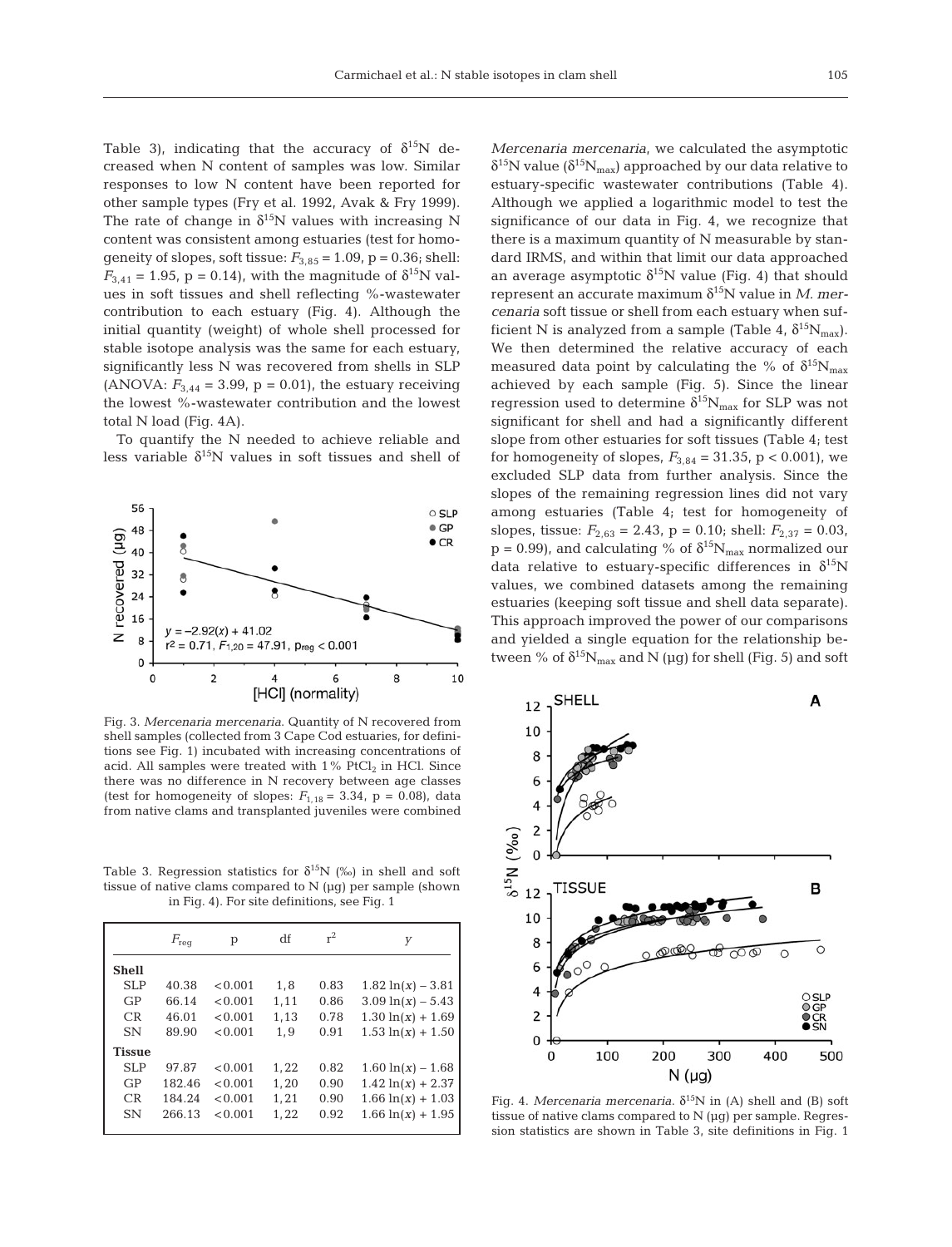| Table 4. Regression statistics for the linearized Michaelis-Menten type equation used to determine $\delta^{15}N_{max}$ (horizontal asymptote)          |
|---------------------------------------------------------------------------------------------------------------------------------------------------------|
| for shell and soft tissue data from each estuary (shown in Fig. 4), compared to mean measured $\delta^{15}N$ values and the resulting %                 |
| of $\delta^{15}N_{\rm max}$ achieved by the measured values. Measured $\delta^{15}N$ values correspond to native clam data shown in Fig. 6, and include |
| only samples with $\geq 70$ µq N. Where applicable, values are mean $\pm$ SE                                                                            |

|               | $F_{\text{req}}$ | $\mathbf{p}$ | df   | $r^2$ | y              | $\delta^{15}\rm N_{max}$ | Measured<br>$\delta^{15}N$ | $%$ of<br>$\delta^{15} N_{\rm max}$ |
|---------------|------------------|--------------|------|-------|----------------|--------------------------|----------------------------|-------------------------------------|
| <b>Shell</b>  |                  |              |      |       |                |                          |                            |                                     |
| <b>SLP</b>    | 0.15             | 0.71         | 1,7  | 0.02  | $1.65x + 0.23$ | $4.44 \pm 0.97$          | $4.16 \pm 0.17$            | $94 \pm 4$                          |
| GP            | 14.07            | < 0.01       | 1,10 | 0.58  | $1.72x + 0.11$ | $9.49 \pm 0.71$          | $7.94 \pm 0.33$            | $84 \pm 3$                          |
| CR            | 11.96            | < 0.01       | 1,12 | 0.50  | $1.48x + 0.12$ | $8.56 \pm 0.51$          | $7.53 \pm 0.13$            | $88 \pm 2$                          |
| <b>SN</b>     | 11.53            | < 0.01       | 1,8  | 0.59  | $1.24x + 0.10$ | $9.59 \pm 0.38$          | $8.55 \pm 0.12$            | $89 \pm 1$                          |
| <b>Tissue</b> |                  |              |      |       |                |                          |                            |                                     |
| <b>SLP</b>    | 160.93           | < 0.001      | 1,21 | 0.88  | $3.51x + 0.12$ | $8.06 \pm 0.17$          | $7.18 \pm 0.08$            | $89 \pm 1$                          |
| GP            | 352.99           | < 0.001      | 1.20 | 0.95  | $1.20x + 0.10$ | $10.32 \pm 0.13$         | $9.44 \pm 0.18$            | $92 \pm 2$                          |
| CR            | 239.19           | < 0.001      | 1.21 | 0.92  | $1.24x + 0.10$ | $10.37 \pm 0.27$         | $9.96 \pm 0.07$            | $96 \pm 1$                          |
| <b>SN</b>     | 274.27           | < 0.001      | 1,22 | 0.93  | $1.03x + 0.09$ | $11.35 \pm 0.32$         | $10.86 \pm 0.08$           | $96 \pm 1$                          |
|               |                  |              |      |       |                |                          |                            |                                     |

tissue (data not shown, but regression statistics are provided in the legend to Fig. 5). The resulting % of  $\delta^{15}N_{max}$  achieved by each sample increased significantly as N content increased, with the majority of samples reaching 80% of  $\delta^{15}N_{max}$  when N content was 70 to 80 μg (Fig. 5).

Eliminating all data points for which N content was <70 μg yielded average δ15N values for native *Mercenaria mercenaria* from each estuary that fell within 84 to 94% of  $\delta^{15}N_{\rm max}$  for shell and within 89 to 96% of  $\delta^{15}N_{\text{max}}$  for soft tissues (Table 4, measured  $\delta^{15}N$ ). Juvenile transplants, from which only newly deposited shell was used, were too small to yield any samples with >70 μg N in tissue or shell. Despite this low N content, δ<sup>15</sup>N values fell at 84 ± 2% of  $\delta^{15}N_{\text{max}}$ , close to higher N samples (data not shown).



Fig. 5. *Mercenaria mercenaria*. Percent of  $\delta^{15}N_{max}$  achieved by each shell sample compared to N content (μg) in the sample, for all estuaries combined. Inset shows the quantity of N (mean  $\pm$  SE) required to achieve measured  $\delta^{15}N$  values in shell within 70 to 100% of  $\delta^{15}N_{\text{max}}$ , calculated from the equation for the best fit line shown. A similar relationship was derived for soft tissue (data not shown:  $y = 14.80 \ln(x) - 16.70$ ,  $R^2 = 0.90$ ,  $F_{1.67} = 97.99$ ,  $p_{req} < 0.001$ )

#### **Tracing wastewater inputs**

To determine whether δ15N values in *Mercenaria mercenaria* shell reflected differences in anthropogenic N sources among estuaries, we compared  $\delta^{15}N$  values in soft tissues and shell with %-wastewater contribution to total nitrogen load to each estuary. To make these comparisons we used only data points for which N content  $was > 70 \mu$ g N for native clams and all data points ( $\leq 20 \mu$ g N) for transplanted juveniles.  $\delta^{15}$ N values in soft tissues and shell from native clams increased significantly with



Fig. 6. *Mercenaria mercenaria*. Mean δ<sup>15</sup>N in shell and soft tissue compared to% contribution of wastewater to Cape Cod estuaries for (A) native clams and (B) transplanted juveniles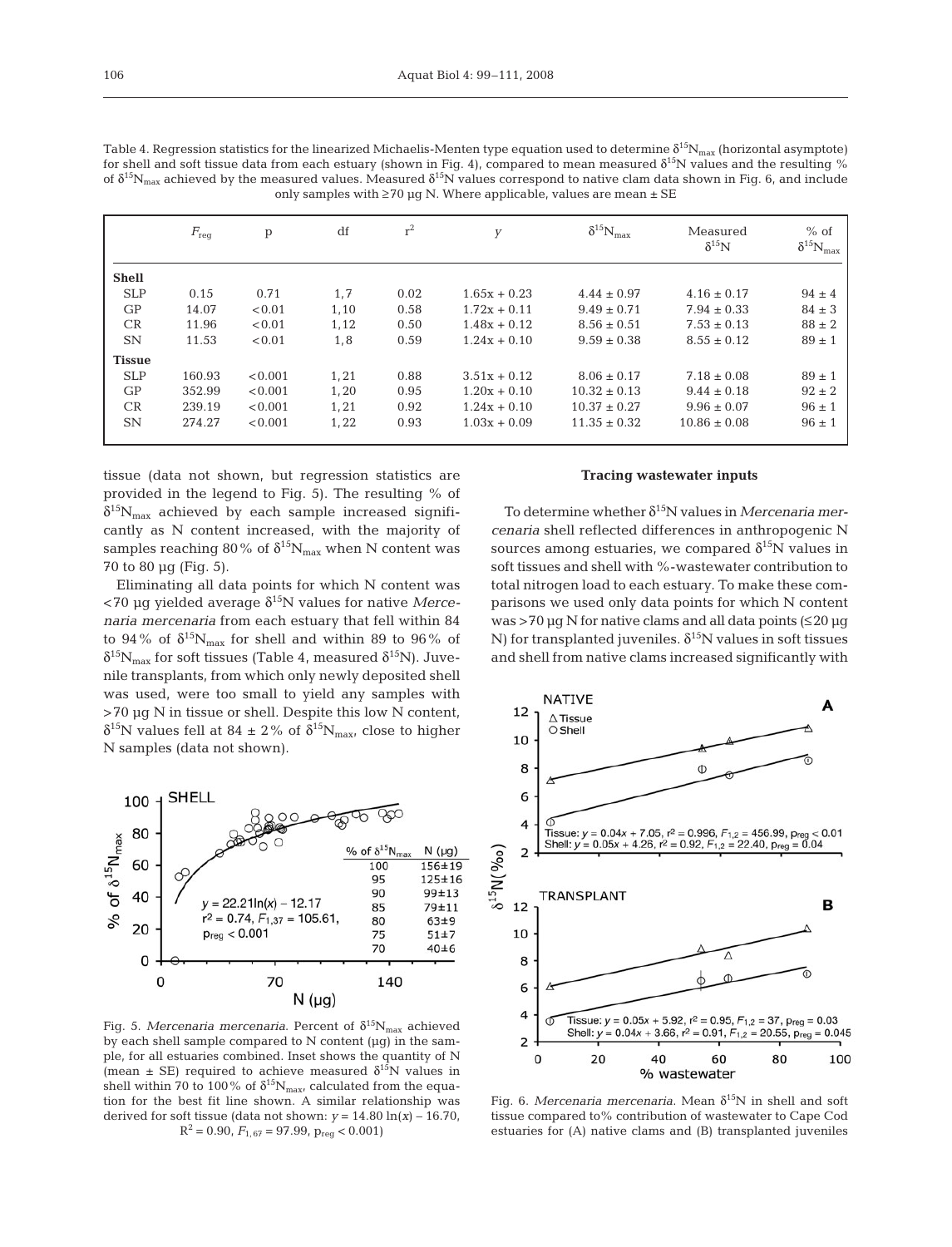increasing %-wastewater contribution to receiving estuaries (Fig. 6).  $\delta^{15}$ N in juvenile transplants reflected shifts in anthropogenic N sources similar to native clams (Fig. 6), despite possible depletion of  $\delta^{15}N$  values due to low N content (transplanted juvenile samples represent only newly deposited shell material and  $\leq$  20  $\mu$ g N). Although soft tissues and shell responded similarly to changes in wastewater contribution in each case (test for homogeneity of slopes, native:  $F_{1,4} = 0.66$ , p = 0.47; transplants:  $F_{1,4} = 0.16$ ,  $p = 0.71$ ),  $\delta^{15}$ N values in shell were consistently lighter than in soft tissues, showing a mean difference of  $2.3 \pm 0.3$ % among natives (ANOVA:  $F_{1,5}$  = 46.72,  $p = 0.001$  and  $2.5 \pm 0.3$ % among transplanted juveniles (ANOVA: *F*1,4 = 52.05, p < 0.001).

Transplanted juveniles also had significantly lighter δ15N values than native clams (Fig. 6; paired *t*-test, tissue:  $t_3 = 3.53$ ,  $p = 0.02$ ; shell:  $t_3 = 5.00$ ,  $p = 0.01$ ).  $\delta^{15}$ N values in soft tissues ranged from 7.2 to 10.9‰ for natives versus 6.1 to 10.4‰ for transplants and in shell ranged from 4.2 to 8.6‰ for natives versus 3.5 to 7.0‰ for transplants, resulting in a mean difference of  $0.9 \pm 3$ % for tissues and  $1.1 \pm 0.2\%$  for shell between natives and transplants.

#### **DISCUSSION**

Since N stable isotope ratios have not been extensively measured in bivalve shells and sample preparation methods have not been rigorously tested (Table 1), we sought to determine whether sample processing methods may have a significant effect on reliable determination of  $\delta^{15}N$  values in highly carbonaceous bivalve shell. To define and eliminate sources of variation in our analyses, we tested methodological robustness by accounting for potential effects of acidification as well as variation in N content among samples. This approach was the most parsimonious and readily measurable alternative, but also provided an opportunity to help resolve differences among previous studies and more rigorously test methods that have not been thoroughly assessed for any sample type (Table 1). Furthermore, calibration of  $\delta^{15}N$  values in bivalve shell relative to wastewater influences is needed to confidently use these data to trace N sources or define trophic linkages through time or among locations. These data will be extremely useful to reconstruct historical anthropogenic nutrient inputs or trophic communities particularly when soft tissues are not available.

#### **Acidification and nitrogen content**

Although acidification methods did not directly alter  $\delta^{15}$ N values, our results indicate a relationship between acidification methods and N recovery that indirectly affected  $\delta^{15}N$  values. Acidification with higher concentrations of acid or using low concentrations followed by washing (Fig. 3, Table 2) likely resulted in lower N recovery due to disassociating shell matrix protein complexes and solubilizing some protein (LeBlanc 1989, Salt et al. 1982, Wilbur & Saleuddin 1983, Serrano et al. 2008). The lighter  $\delta^{15}N$  values in shell and soft tissue that are low in N content (Fig. 4) illustrates a mechanism that explains variation in  $\delta^{15}N$ values due to acidification methods, which has not been explicitly recognized or quantified in previous studies (Table 1; LeBlanc 1989, Jacob et al. 2005, Carabel et al. 2006). The Michaelis-Menten based analysis we tested (Fig. 5) proved a statistically robust method to quantify the minimum amount of N required to obtain reliable  $\delta^{15}$ N values in both soft tissues and shell that could be applied to other tissue types. Comparison of these results with the regressions in Fig. 4, however, suggests that regression analyses of isotope values against N content may be sufficient to roughly estimate minimum N content and guide analyses when precise values of  $\delta^{15}N_{\text{max}}$  are not needed. These findings suggest that N quantity, rather than a change due to acidification, was responsible for variation in and artificial lightening of  $\delta^{15}N$  values (Fig. 4, Table 1).

This mechanism (lower N content = less reliable  $\delta^{15}N$ values) explains much of the observed variation in  $\delta^{15}N$ values throughout this study and is consistent with previous reports. (1) Greater variation in  $\delta^{15}N$  values observed in shell compared to soft tissues (Fig. 2) is consistent with variation in N removal efficiency (Table 2); past methodological and other analyses of stable isotope ratios have rarely reported N removal efficiency and/or N content of samples (Table 1). (2) Although  $\delta^{15}$ N values in transplanted clams reflected N source shifts among estuaries similar to native clams (Fig. 6), all of these samples yielded ≤20 μg N and showed a consistently lower magnitude (~1‰ depletion) in  $\delta^{15}N$ values; this result is consistent with a previous finding that samples containing < 20 μg N deviated as much as 0.6‰ from expected values (Avak & Fry 1999). (3) We found lower N content and correspondingly greater variation in  $\delta^{15}N$  values in clam shells from SLP, the least N-loaded estuary (Fig. 4), suggesting that spatial variation in N quantity as well as source changes may affect  $\delta^{15}N$  values. Other studies have shown similar relationships between N inputs and N content in resident biota (Kinney & Roman 1998, Hauxwell et al. 2003, Carmichael et al. 2004b), but have not examined relationships between N content and  $\delta^{15}N$  values. These findings indicate that analysis of  $\delta^{15}N$  in shell may be complicated by the ability to isolate and concentrate a minimum quantity of N, which may in turn depend on processing methods, N inputs to the sampling site, or other factors that affect N content in samples.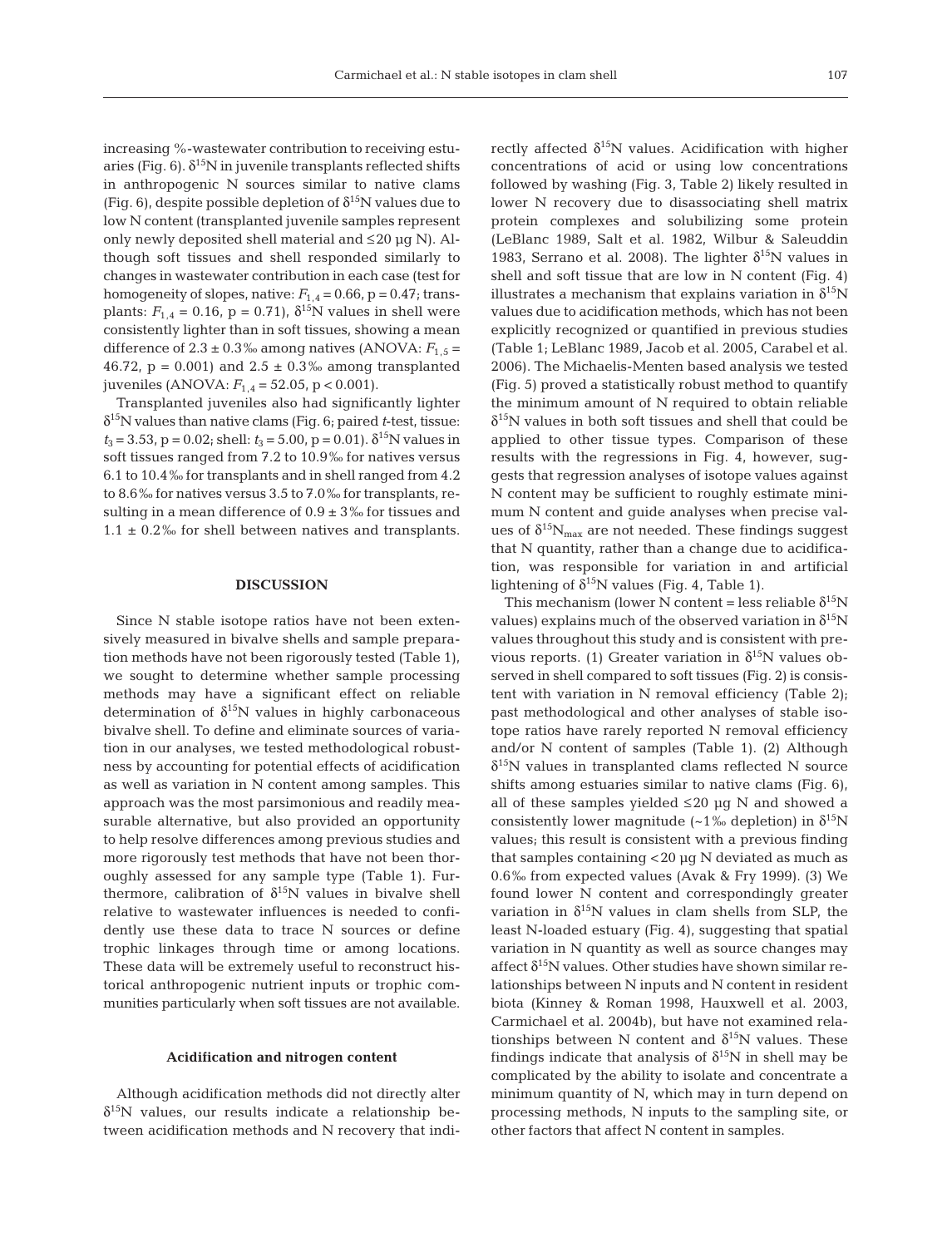Conventional methods for stable isotope analysis include coupling an elemental analyzer to a stable isotope ratio mass spectrometer (EA-IRMS system, Table 1), which can be calibrated to manage low N samples  $(>10 \text{ µq N})$ . Our findings indicate that even with low N calibration, when using conventional EA-IRMS, samples containing < 70 μg N had higher variation and significantly lighter  $\delta^{15}N$  values compared to higher N content samples. Recent study shows that the conventional EA-IRMS system can be modified to accommodate samples containing  $>1$  to 2  $\mu$ g N, but as these samples require substantial care to avoid contamination, this method is not widely used or accessible, and has not been attempted with high carbonate samples such as bivalve shell (Carman & Fry 2002). It is important to know N content of different sample types from different locations prior to stable isotope analysis and select the appropriate method for analysis. If sufficient N is obtained, however, our results suggest that these samples can be acidified according to conventional methods without concern for altering  $\delta^{15}N$ values.

#### **Tracing wastewater inputs**

Using these methods, we found that shell material from *Mercenaria mercenaria*, like soft tissues, reliably acquired  $\delta^{15}N$  values that reflected estuary-specific anthropogenic N sources (Fig. 6), but with a roughly 2.4‰ depletion. Hence, these data suggest a correction factor of 2.4‰ is needed to use  $\delta^{15}N$  values in shell material alone for trophic assessments in this species. Unlike other variation in our data, the tissuespecific differences in  $\delta^{15}N$  values cannot be explained by differences in N content, since both shell and soft tissues yielded sufficient N for reliable analysis (Figs. 2 & 6). Thus, this difference is not likely related to sample processing methods. Since shell material is not metabolized like soft tissues, shell also has potential to record changes in anthropogenic N sources through time or capture ontogenic variation in N processing. It is, therefore, possible that using whole native shells for some analyses rather than only the ventral margin (most recently deposited shell material), resulted in an aggregate  $\delta^{15}N$  value in shell organic matrix that was lighter compared to soft tissues in native clams.

#### **Isotopic differences between shell and soft tissue**

Close examination of our data, however, suggested that neither anthropogenic nor ontogenic factors were responsible for the difference in  $\delta^{15}N$  values between soft tissues and whole shell of native clams in this study. (1)  $\delta^{15}N$  values in juvenile transplants, for which we only analyzed shell deposited during the study, showed the same difference in  $\delta^{15}N$  values between shell and tissue; if differences in  $\delta^{15}N$  values between tissue and shell were due to anthropogenic source shifts or ontogeny, we would expect transplanted juveniles to show no difference in these  $\delta^{15}N$  values. (2) The difference in  $\delta^{15}N$  between tissue and shell was consistent among estuaries, regardless of increasing% wastewater contribution (Fig. 6); if there were a measurable shift in anthropogenic N sources in any host estuary during the short time (2 to 3 yr) that young native clams were growing, we would expect  $\delta^{15}N$ values in tissue and shell to diverge with increasing wastewater input rather than remain constant across all estuaries. (3) The potential contribution of ontogeny to variation in  $\delta^{15}N$  values between native and transplanted clams is likely small, if present; native clams were young, of uniform age (2 to 3 yr), and the small (~1‰) difference in  $\delta^{15}N$  values between native and transplanted clams corresponded with expected low N recovery from transplanted clams (Avak & Fry 1999, this study).

Since our analyses strongly suggest that the difference in  $\delta^{15}N$  values between soft tissue and shell was not a methodological artifact, a physiological explanation seems more likely. Shell formation is a complex process, coupling physiochemical processes that build  $CaCO<sub>3</sub>$  crystals with cellular processes that intercollate the organic matrix. Shell formation, therefore, can account for a high proportion of the total energy required for growth, particularly among thickly shelled bivalves such as *Mercenaria mercenaria* (Wilbur & Saleuddin 1983, Rosenberg & Hughes 1991). Bivalves could benefit energetically by assimilating lighter forms of N or lighter amino acids into shell, resulting in relatively depleted organic matrix in shell compared to soft tissues (Rosenberg & Hughes 1991). For example, Carmichael (2004) and Carmichael et al. (2004c) found significantly heavier  $\delta^{15}$ N values in *M. mercenaria* soft tissues compared to other bivalves. Lighter  $\delta^{15}N$  values in shell are, therefore, consistent with possible mass balance of N stable isotope ratios in this species. Accordingly, LeBlanc (1989) reported a small mean difference  $(-0.1 \pm 1)$ 0.2‰) between soft tissue and shell  $\delta^{15}N$  values in the mussel *Mytilus edulis*, which has a much thinner shell. In the same study, a thicker shelled bivalve, *A. islandica*, showed a potential soft tissue to shell offset similar to *M. mercenaria* in this study  $(\delta^{15}N_{tissue}$  –  $\delta^{15}N_{shell} = 2.7\%$ ; LeBlanc 1989). Additional studies are needed to resolve possible physiological mechanisms for this interspecies variation in  $\delta^{15}N$  values between shell and soft tissue.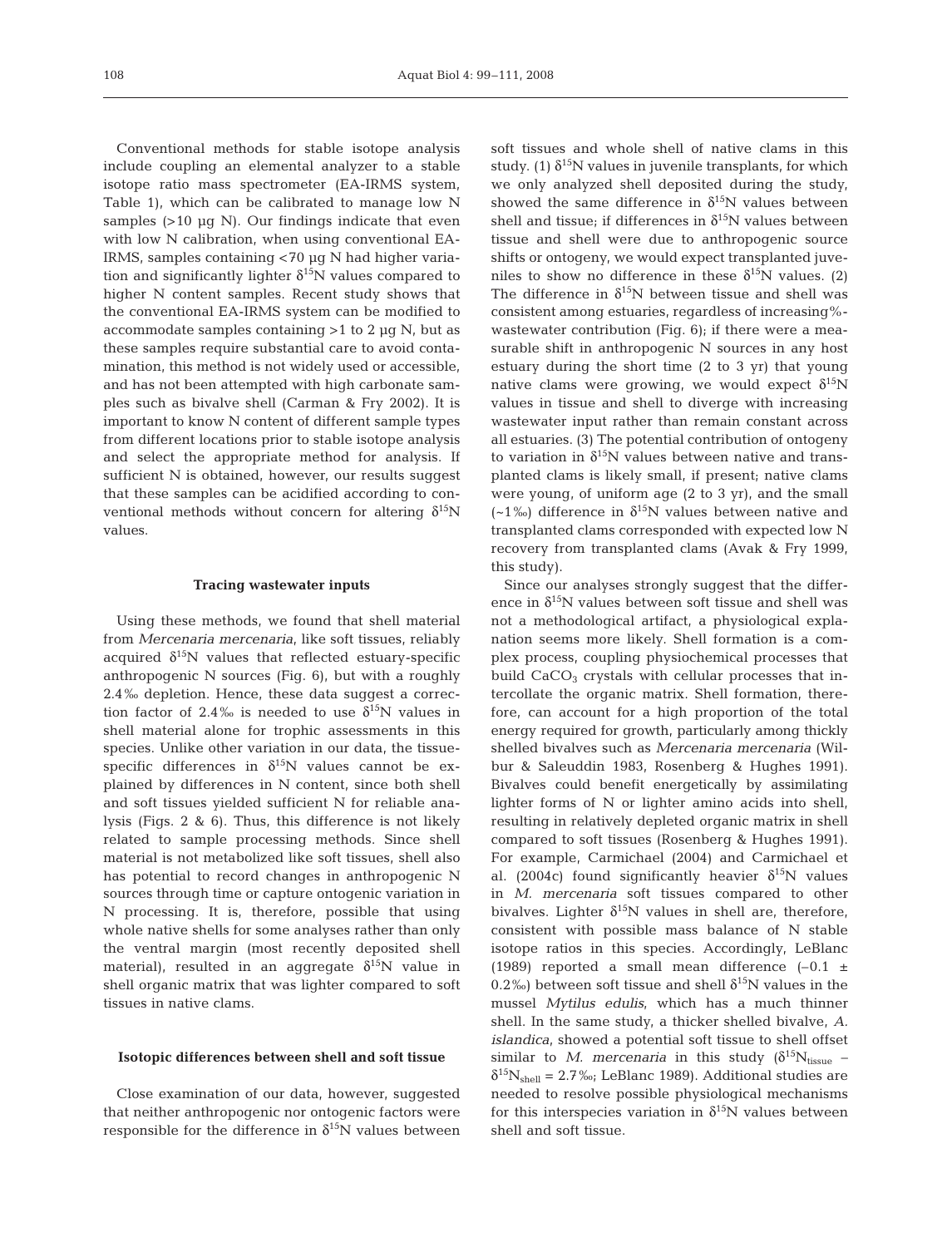#### **Comparison to other studies**

O'Donnell et al. (2003) reported somewhat heavier  $\delta^{15}$ N values as well as a smaller difference between δ15N values in soft tissue and shell in *Mercenaria mercenaria* from the southeastern USA  $(\delta^{15}N_{tissue} \delta^{15}N_{shell} = 0.7\%$ ;) compared to this study. Regional and temporal differences in available foods, N source inputs, as well as environmental attributes may affect shell composition, resource allocation, or physiological processing of foods in ways that alter stable isotope ratios (Krantz et al. 1987, Raikow & Hamilton 2001, Goodfriend & Weidman 2001, Lorrain et al. 2002, O'Donnell et al. 2003). In this study, we also analyzed whole tissue for comparison to whole shell and processed both sample types in the same manner, while O'Donnell et al. (2003) averaged  $\delta^{15}$ N values from separately analyzed foot, mantle, and muscle tissue. Soft tissue samples also were treated differently from one another and differently from shell material in the O'Donnell et al. (2003) study. These differences in sample processing and analysis may contribute to some difference in reported  $\delta^{15}N$  values between studies. We cannot fully evaluate the significance of these differences because O'Donnell et al. (2003) did not explicitly report the method of shell sample acidification or N content of analyzed samples. These comparisons, however, re-emphasize the need to understand various sources of spatial and temporal variation as well as differences in sample processing among studies.

Our data have important implications for using  $δ<sup>15</sup>N$ values in shell to historically trace changes in anthropogenic N sources or assess trophic relationships, whether making comparisons among long-lived individuals or comparing modern to ancient samples. O'Donnell et al. (2003) compared  $δ<sup>15</sup>N$  values between modern and fossil *Mercenaria mercenaria* shells and attributed differences to a shift in diet composition through time. Since many bivalves are selective and all are primary consumers, significant changes in  $\delta^{15}N$  values seem unlikely to reflect a substantial change in trophic position (Carmichael et al. 2004a–d). Shifts in anthropogenic N sources, however, have certainly occurred across locations and in the eras between the lifetimes of ancient and modern samples. If ignored, N source shifts and the consistent difference between shell and soft tissues (0.7 to 2.4‰, depending on processing method) are sufficient to mislead historical assessments of trophic position based on  $\delta^{15}N$  values in shell. Our data point out uncertainty in assessments that attribute shifts in  $\delta^{15}$ N values through time and space to changes in diet composition without consideration of N source changes or other variables.

#### **CONCLUSIONS**

Percent wastewater contribution to receiving estuaries and N content analyzed were the most important factors affecting  $\delta^{15}N$  values in soft tissues and shell of *Mercenaria mercenaria* in this study. Our data highlight the importance of considering how anthropogenic N sources may have changed through time, when applying  $\delta^{15}$ N values in shell for ecological assessments. Furthermore, attention to N content in samples and use of simple established correction factors may reduce variation in, and increase accuracy of,  $\delta^{15}N$  values in shell and other highly inorganic or low N content samples. The quantity of N recovered from each sample depended on the initial quantity of material processed and concentration of acid, as well as the initial N content of the sample (which may have varied with the anthropogenic N input to the water body from which the sample was collected). Based on our efforts, therefore, we suggest that a suitable approach to limit potential sources of variation in  $\delta^{15}N$  values in shell is to analyze as much material as possible using relatively low acid concentrations (e.g. 200 mg of shell, treated with 2 ml of  $1\%$  PtCl<sub>2</sub> in 1 N HCl for 2 d). Other factors such as environmental variation, ontogeny, and physiology did not appear to significantly affect  $\delta^{15}N$ values in samples across sites, but may have accounted for regional differences in  $\delta^{15}N$  values between this study and others. Our data suggest, however, that physiological differences in N assimilation into shell may explain the significant depletion of  $\delta^{15}N$  values in shell compared to soft tissues.

Overall, we provide evidence that stable isotope techniques can detect shifts in anthropogenic N sources recorded in bivalve shells, and we make our methodology readily accessible for ecologists and others interested in bivalves as sentinels of short and longer-term environmental change. As stable isotope analysis becomes an increasingly useful and utilized tool for a variety of ecological studies, there is increasing responsibility to describe processing methods and controls as explicitly and clearly as possible to allow comparison among studies, across locations, and through time. In particular, shell and tissue preparation methods must be rigorously tested and calibrated among species and locations. Our methodological analyses provide a first step to inform future isotope analyses by defining method-specific effects on stable isotope ratios that were not previously thoroughly evaluated.  $\delta^{15}N$  in shell, in combination with sclerochronological aging techniques and other elemental analyses, can refine modern and historical diet analyses, trace N entry to coastal waters relative to changes in land use on adjacent watersheds, define relationships between nutrient inputs, climate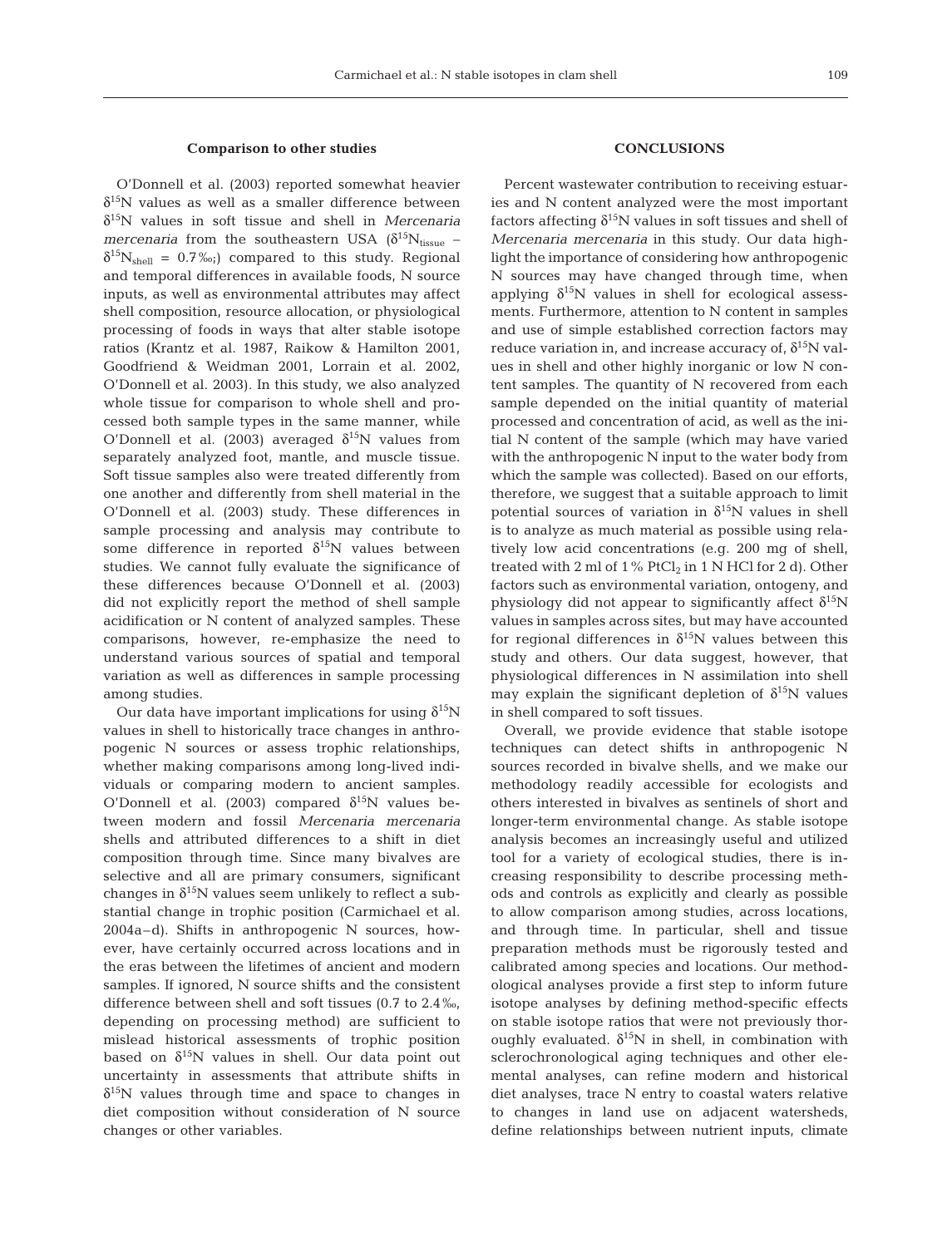changes and bivalve growth and survival, and help discern natural from anthropogenic influences on coastal ecosystems.

*Acknowledgements*. This work was funded by the Sea Grant Program of the Massachusetts Institute of Technology (Award 20-240-9011-5). We gratefully acknowledge D. Harris and staff at the University of California Davis Stable Isotope Laboratory and the Boston University Stable Isotope Facility for IRMS analysis and guidance with sample processing. We also thank C. Weidman for consultation on shell processing, and K. Pepperman, R. Alexander, C. Welsh for laboratory assistance.

#### LITERATURE CITED

- Avak H, Fry B (1999) EA-IRMS: Precise and accurate measurement of  $\delta^{15}N$  on <10 µg N. Finnigan MAT Application Flash Report No. G 29, ThermoQuest Corporation, Germany
- Bayne B, Newell R (1983) Physiological energetics of marine mollusks. In: Wilbur K (ed) The mollusca Vol. 4, physiology, Part I. Academic Press, New York
- ► Bosley KL, Wainright SC (1999) Effects of preservatives and acidification on the stable isotope ratios  $(^{15}N;^{14}N, ^{13}C;^{12}C)$ of two species of marine animals. Can J Fish Aquat Sci 56:2181–2185
- ► Bowen J, Valiela I (2001) The ecological effects of urbanization of coastal watersheds: historical increases in nitrogen loads and eutrophication of Waquoit Bay estuaries. Can J Fish Aquat Sci 58:1489–1500
	- Bunn SE, Loneragan NR, Kempster MA (1995) Effects of acid washing on stable isotope ratios of C and N in panaeid shrimp and seagrass: implications for food-web studies using multiple stable isotopes.Limnol Oceanogr 40:622–625
- ► Burkhardt W III, Calci K (2000) Selective accumulation may account for shellfish-associated viral illness. Appl Environ Microbiol 66:1375–1378
- ► Carabel S, Godinez-Dominguez E, Verisimo P, Fernandez L, Freire J (2006) An assessment of sample processing methods for stable isotope analyses of marine food webs. J Exp Mar Biol Ecol 336:254–261
- Carman K, Fry B (2002) Small-sample methods for  $\delta^{13}C$  and  $\delta^{15}$ N analysis of the diets of marsh meiofaunal species using natural-abundance and tracer-addition isotope techniques. Mar Ecol Prog Ser 240:85–92
	- Carmichael RH (2004) Effects of eutrophication on *Mya arenaria* and *Mercenaria mercenaria*: growth, survival, and physiological responses to changes in food supply and habitat in estuaries receiving different N loads. PhD thesis, Boston University, Boston
- ► Carmichael RH, Annett B, Valiela I (2004a) Nitrogen loading to Pleasant Bay, Cape Cod: application of models and stable isotopes to detect incipient nutrient enrichment of estuaries. Mar Pollut Bull 48:137–143
- ► Carmichael RH, Shriver A, Valiela I (2004b) Changes in shell and soft tissue growth, tissue composition, and survival of quahogs, *Mercenaria mercenaria*, and softshell clams, *Mya arenaria*, in response to eutrophic-driven changes in food supply and habitat. J Exp Mar Biol Ecol 313:75–104
- Carmichael RH, Rutecki D, Annett B, Gaines E, Valiela I ➤ (2004c) Position of horseshoe crabs in estuarine food webs: N and C stable isotopic study of foraging ranges and diet composition. J Exp Mar Biol Ecol 299:231–253

Carmichael RH, Walton W, Clark H (2004d) Remediation of

eutrophication by oysters, *Crassostrea virginica*: use of stable isotopes and empirical data from oysters grown in estuaries receiving different N loads. Cape Cod's Barnstable County Cooperative Extension, Cape Cod, MA

- ► Chase ME, Jones S, Hennigar P, Sowles J and others (2001) Gulf Watch: monitoring spatial and temporal patterns of trace metal and organic contaminants in the Gulf of Maine (1991–1997) with the blue mussel *Mytilus edulis* L. Mar Pollut Bull 42:491–505
- ► Farrington J, Goldberg E, Risebrough R, Martin J, Bowen V (1983) U.S. 'Mussel Watch' 1976–1978: an overview of the trace-metal, DDE, PCB, hydrocarbon, and artificial radionuclide data. Environ Sci Technol 17:490–496
	- Fry B, Brand W, Mersch F, Tholke K, Garritt R (1992) Automated analysis system for coupled  $\delta^{13}$ C and  $\delta^{15}$ N measurements. Am Chem Soc Monogr 64:288–291
- ▶ Goodfriend G, Weidman C (2001) Ontogenetic trends in aspartic acid racemization and amino acid composition within modern and fossil shells of the bivalve *Arctica*. Geochim Cosmochim Acta 65:1921–1932
- Hauxwell J, Cebrian J, Valiela I (2003) Eelgrass *Zostera marina* ➤ loss in temperate estuaries: relationship to land-derived nitrogen loads and effect of light limitation imposed by algae. Mar Ecol Prog Ser 247:59–73
- ► Jacob U, Mintenbeck K, Brey T, Knust R, Beyer K (2005) Stable isotope food web studies: a case for standardized sample treatment. Mar Ecol Prog Ser 287:251–253
- ► Kinney E, Roman C (1998) Response of primary producers to nutrient enrichment in a shallow estuary. Mar Ecol Prog Ser 163:89–98
- ► Krantz D, Williams D, Jones D (1987) Ecological and paleoenvironmental information using stable isotope profiles from living and fossil molluscs. Palaeogeogr Palaeoclimatol Palaeoecol 58:249–266
	- LeBlanc C (1989) Terrestrial input to estuarine bivalves as measured by multiple stable isotope tracers. PhD thesis, McMaster University, Ontario
- ► Lorrain A, Paulet YM, Chauvaud L, Savoye N, Donval A, Saout C (2002) Differential  $\delta^{13}$ C and  $\delta^{15}$ N signatures among scallop tissues: implications for ecology and physiology. J Exp Mar Biol Ecol 275:47–61
- ▶ Lorrain A, Savoye N, Chauvaud L, Paulet YM, Naulet N (2003) Decarbonation and preservation method for the analysis of organic C and N contents and stable isotope ratios of low-carbonated suspended particulate material. Anal Chim Acta 491:125–133
- ▶ Martinetto P, Teichberg M, Valiela I (2006) Coupling of estuarine benthic and pelagic food webs to land-derived nitrogen sources in Waquoit Bay, Massachusetts, USA. Mar Ecol Prog Ser 307:37–48
	- McClelland JW, Valiela I, Michener R (1997) Nitrogen-stable isotope signatures in estuarine food webs: a record of increasing urbanization in coastal watersheds. Limnol Oceanogr 42:930–937
- ► McKinney RA, Lake JL, Charpentier MA, Ryba S (2002) Using mussel isotope ratios to assess anthropogenic nitrogen inputs to freshwater ecosystems. Environ Monit Assess 74: 167–192
- ▶ O'Donnell TH, Macko SA, Chou J, Davis-Hartten KL, Wehmiller JF (2003) Analysis of  $\delta^{13}C$ ,  $\delta^{15}N$ , and  $\delta^{34}S$  in organic matter from the biominerals of modern and fossil *Mercenaria* spp. Org Geochem 34:165–183
- ▶ Peterson BJ, Fry B (1987) Stable isotopes in ecosystem studies. Annu Rev Ecol Syst 18:293–320
	- Piola RF, Moore SK, Suthers IM (2006) Carbon and nitrogen stable isotope analysis of three types of oyster tissue in an impacted estuary. Estuar Coast Shelf Sci 66:255–266